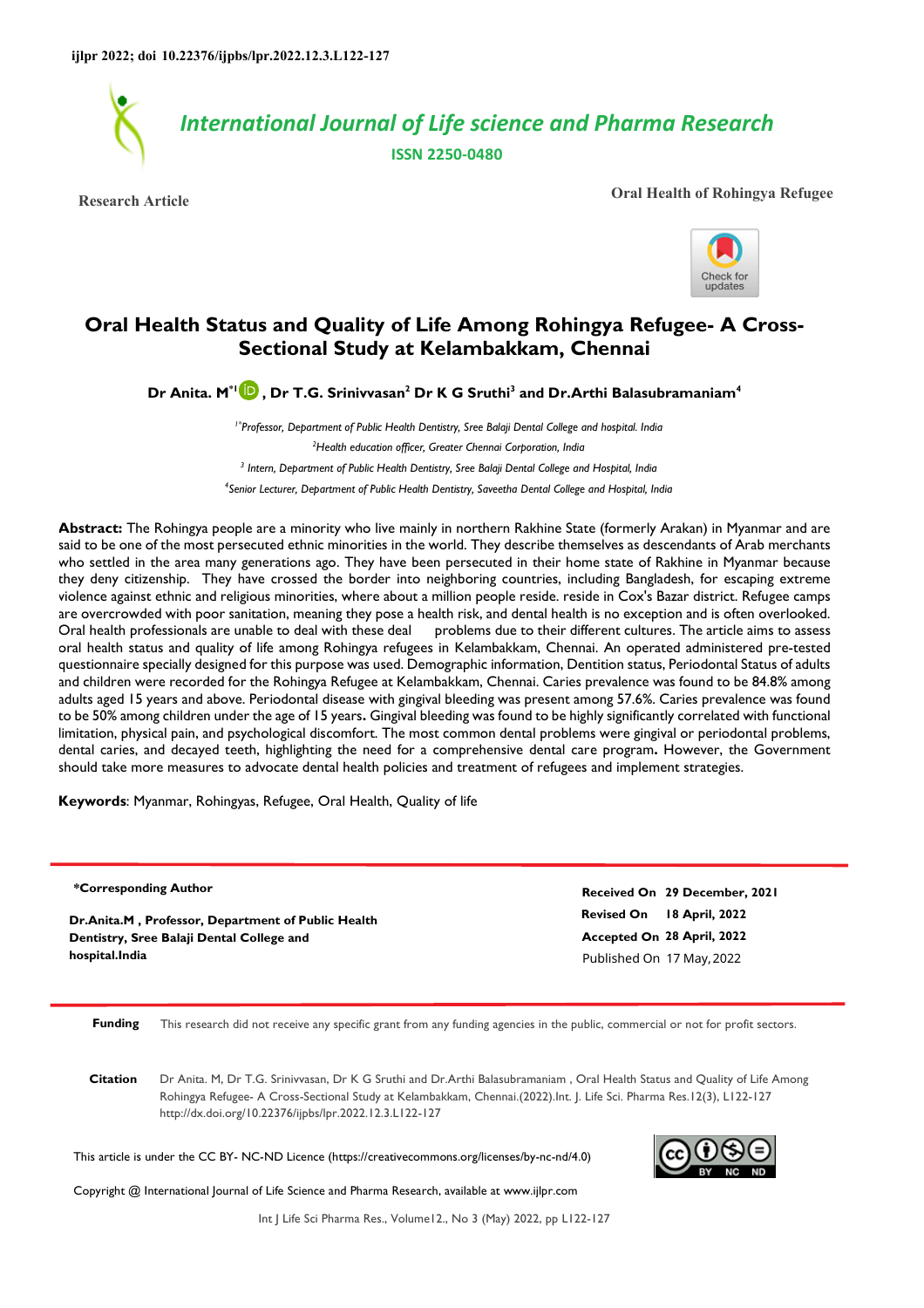### **1. INTRODUCTION**

The Rohingya are one of the most ill-treated and persecuted refugee groups in the world, having lived in a stateless kingdom for more than six generations, and who continue to do so. In recent years, more than 500,000 Rohingya have left Myanmar (Burma) for neighboring countries.<sup>1</sup> Due to discrimination, exclusion, and armed conflict, more than 910,000 Rohingya, a religious minority in Myanmar, have fled in waves to Bangladesh, where most of them live in refugee camps in Cox's district Bazar, in the southwest of the country, near the border with Myanmar.<sup>2</sup> They were suppressed and oppressed back in Burma (Myanmar). The army had begun to attack their community, they had no choice but to run for their lives, so they decided to flee from their hometown to protect themselves. They came to India, through Bangladesh, and came to Chennai by sea. However, the recent violence in August 2017 prompted an additional 6,93,000 Rohingya to emigrate, bringing their number, as of June 2018, to around 1 million (918,936) in Bangladesh.<sup>3</sup> According to the United Nations High Commissioner for Human Rights (UNHCR) Australia, the definition for a refugee is someone who "owing to a wellfounded fear of being persecuted for reasons of race, religion, nationality, membership of a particular social group or political opinion, is outside the country of his nationality and is unable to, or owing to such fear, is unwilling to avail himself of the protection of that country; or who, not having a nationality and being outside the country of his former habitual residence as a result of such events, is unable or, owing to such fear, is unwilling to return to it. <sup>4</sup>The massive influx forcing Rohingya refugees to live in camps where most of them do not have access to good housing, clean water, and good sanitation has, in his view, increased the likelihood of contracting the disease. Their infectious diseases and dental problems. Additionally, the Rohingya face traumatic events related to war including the destruction of property, loss of family members, witnessing extreme violence, and injury or loss of property. These events are likely to subject the Rohingya refugees to different psychological distress.<sup>5</sup> Most of the refugees suffered trauma. In their country of origin, they experience premigration traumas such as human rights violations, murder, imprisonment, torture, and war. When they transit to their destination, they often experience physical and sexual abuse, as well as abuse by traffickers and authorities. Finally, after reaching their destination, refugees face post-migration stressors, such as feelings of loneliness and discomfort, and social exclusion that sometimes leads to overt hostility. and difficulty in securing their livelihood. The impact of poor oral health on quality of life is of urgent importance for these populations because they are a part of this habitual healthcare system, have limited financial resources, live with reduced access to nutritious food and clean water, and have lost their social support network.<sup>6</sup> Rohingyas living in the community are not eligible for Centrelink benefits and are not eligible to work in India. As a result, they face serious financial barriers in accessing private dental services. They may not have access to some public dental health services as well as urgent care and pain relief. Hence, this study aims to determine the Oral health status and quality of life among Rohingya refugees- a crosssectional study at Kelambakkam, Chennai

### **2. MATERIALS AND METHODS**

### *2.1 Study Design*

This is a cross-sectional descriptive study.

#### *2.2 Study Area*

This study was conducted in Refugee camp Kelambakkam, Chennai

#### *2.3 Study Population*

This study was conducted among Refugees in Kelambakkam, Chennai

#### *2.4 Informed Consent*

Written Informed consent was obtained from all participant's participant and minors were included only after obtaining consent from parents or guardians.

#### **2.5** *Ethics*

Ethical issues were given primary importance. Anonymity was maintained.

#### *2.6 Sampling Method*

Convenience sampling

#### *2.7 Scheduling*

Data collection was a period of one year from Dec 2019 to Jan 2021

#### *2.8 Survey Instrument*

An operated administered pre-tested questionnaire specially designed for this purpose was used. Demographic information, Dentition status, and Periodontal Status of adults and children were recorded.

#### . **3. STATISTICAL ANALYSIS**

Data were entered in a Microsoft Excel spreadsheet and analyzed using SPSS (version 22 software)

#### **4. RESULTS**

Out of 33 adults in the study 12(36.36%) were males and 21(63.64%) were females and 8(24.24%) were 18-24 years,17(51.51%) were 25-44 years and 8(24.24%) were more than 44 years.[Table 1]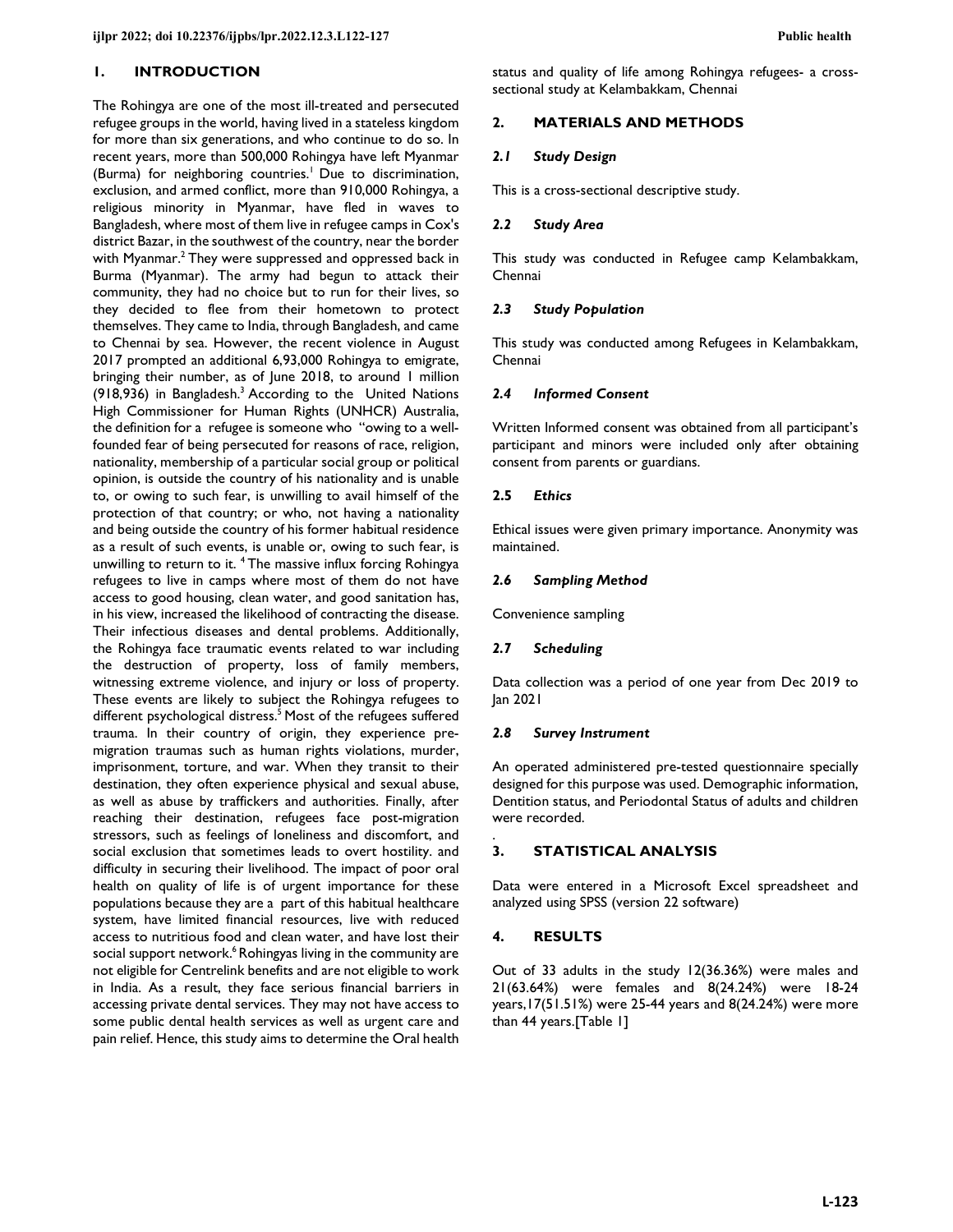| Table 1. Demographic characteristics of<br><b>Adult Rohingya subject</b> |          |  |  |  |
|--------------------------------------------------------------------------|----------|--|--|--|
| Demographic characteristics<br>N(%)                                      |          |  |  |  |
| Age (years)                                                              |          |  |  |  |
| Below 6                                                                  | 11(32.4) |  |  |  |
| $6 - 11$                                                                 | 18(52.9) |  |  |  |
| $12 - 17$                                                                | 5(14.7)  |  |  |  |
| Gender                                                                   |          |  |  |  |
| Male                                                                     | 20(58.8) |  |  |  |
| Female                                                                   | 14(41.2) |  |  |  |

| Table 2- Demographic characteristics of<br><b>Children Rohingya subjects</b> |  |  |  |  |  |
|------------------------------------------------------------------------------|--|--|--|--|--|
| N(%)                                                                         |  |  |  |  |  |
| Age (years)                                                                  |  |  |  |  |  |
| 8(24.24)                                                                     |  |  |  |  |  |
| 17(51.51)                                                                    |  |  |  |  |  |
| 8(24.24)                                                                     |  |  |  |  |  |
| <b>Gender</b>                                                                |  |  |  |  |  |
| 12(36.36)                                                                    |  |  |  |  |  |
| 21(63.64)                                                                    |  |  |  |  |  |
|                                                                              |  |  |  |  |  |

Out of 34 children in the study 20(58.8%) were males and 14(41.2%) were females and 11 (32.4%) were below 6 years, 18(52.9%) were between 6-11years and 5(14.7%) were between 12-17 years.[Table 2] Caries prevalence was found to be 84.8% among adults. Periodontal disease was found in the entire population. Enamel fluorosis, Enamel erosion, and dentinal erosion were also noticed in the population. Mucosal lesions like frictional keratosis and leukoplakia were also assessed. Out of all mucosal lesions, present Leukoplakia (6.1%) was found to be more prevalent.[Table 3]

| Table 3: Oral health status of adults in 2013                                      |                 |
|------------------------------------------------------------------------------------|-----------------|
| <b>Dentition status of adults</b>                                                  |                 |
| Number and percentage of subjects with dental caries                               | 24 (84.8%)      |
| Number and percentage of subjects with missing teeth                               | 5(15.2%)        |
| Mean DT (decayed)                                                                  | $4.7 \pm 5.4$   |
| Mean MT (missing)                                                                  | $0.79 \pm 2.6$  |
| Mean DMFT                                                                          | $5.48 \pm 5.81$ |
| <b>Periodontal status</b>                                                          |                 |
| Number and percentage of subjects with gingival bleeding                           | 19 (57.6%)      |
| Number and percentage of subjects with periodontal pocket                          | 13 (39.4%)      |
| Number and percentage of subjects with loss of attachment                          | 14 (42.4%)      |
| Number and percentage of subjects with Enamel fluorosis (questionable)             | (3%)            |
| Number and percentage of subjects with Enamel erosion                              | 8(24.2%)        |
|                                                                                    |                 |
| Number and percentage of subjects with dentinal erosion                            | 4(12.1%)        |
| Number and percentage of subjects with trauma                                      | 2(6.1%)         |
| Number and percentage of subjects with mucosal lesions                             |                 |
| Frictional keratosis and Tobacco pouch keratosis                                   | (3%)            |
| Leukoplakia, AP, Candidiasis, C, A                                                 | 1(3%)           |
| Leukoplakia                                                                        | 2(6.1%)         |
| Tobacco pouch keratosis                                                            | 1(3%)           |
| <b>Ulceration</b>                                                                  | 1(3%)           |
| <b>Intervention URGENCY</b>                                                        |                 |
| Preventive or routine treatment needed                                             | 6(18.2%)        |
| Prompt treatment (including scaling) needed                                        | 19(57.6)        |
| Immediate (urgent) treatment due to pain or infection of dental and/or oral origin | 8(24.2%)        |

*Caries was Found to be prevalent among 50% of the children. [Table 4]*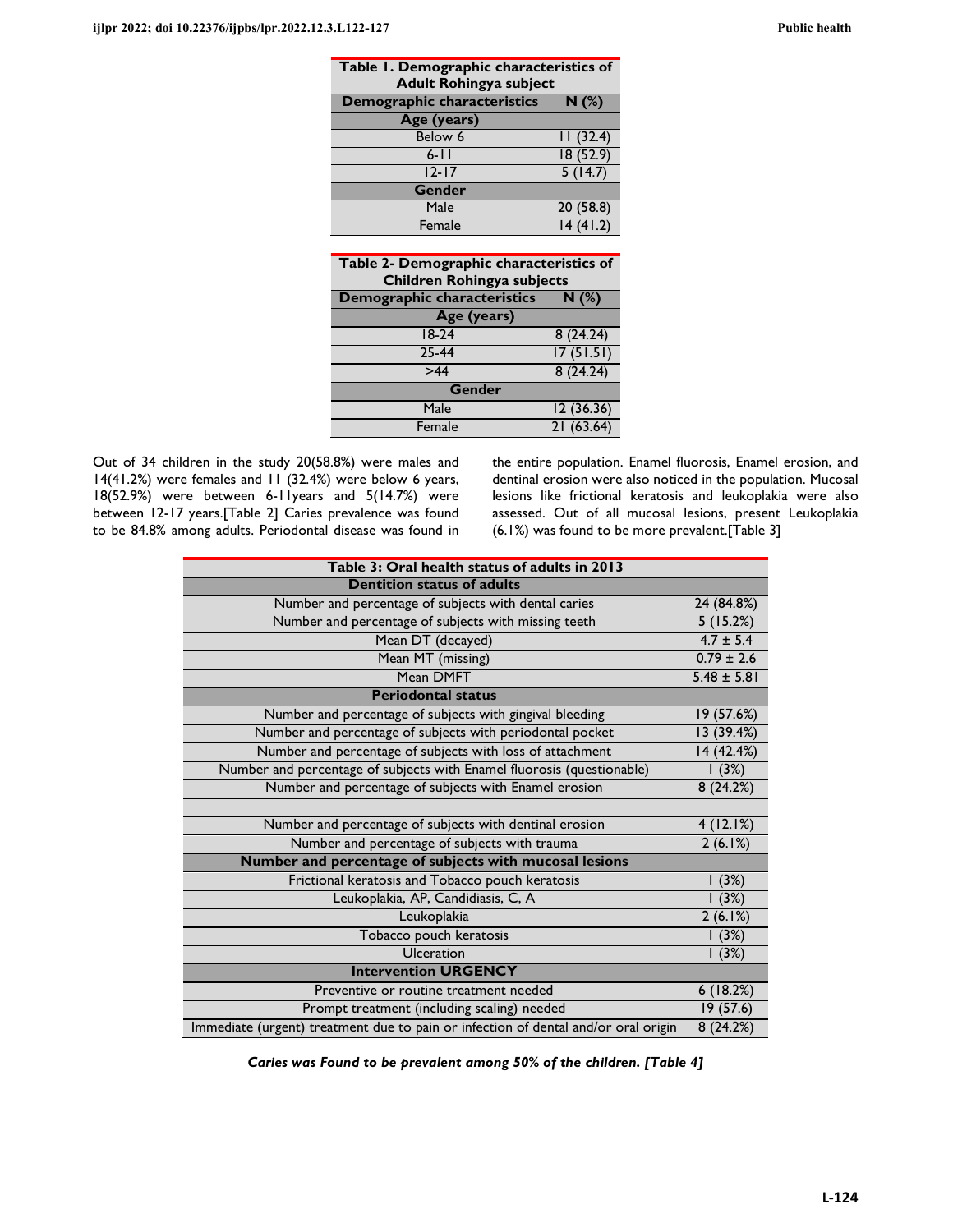| Table 4- The oral health status of children in 2013                    |                 |
|------------------------------------------------------------------------|-----------------|
| Number and percentage of subjects with dental caries                   | 17 (50%)        |
| Number and percentage of subjects with filled teeth                    | 2(5.9%)         |
| Mean DT (decayed)                                                      | $1.24 \pm 1.47$ |
| Mean FT (Filled)                                                       | $0.29 \pm 1.40$ |
| Mean DMFT                                                              | $1.53 \pm 1.84$ |
| <b>Dental health status</b>                                            |                 |
|                                                                        |                 |
| Number and percentage of subjects with Enamel fluorosis (questionable) | $(2.9\%)$       |
| Number and percentage of subjects with Enamel fluorosis (very mild)    | 2(5.9%)         |
| <b>Intervention URGENCY</b>                                            |                 |
| Preventive or routine treatment needed                                 | 13 (38.2%)      |

*The highest mean score was offered for physical disability and psychological disability and the least mean score was observed for physical pain. [Table 5]* 

| TABLE 5- Distribution of responses and mean scores for the Oral health impact profile |                                                 |                      |                        |                     |                       |              |               |                |
|---------------------------------------------------------------------------------------|-------------------------------------------------|----------------------|------------------------|---------------------|-----------------------|--------------|---------------|----------------|
| <b>Dimensions</b>                                                                     | <b>Items</b>                                    | <b>Very</b><br>often | <b>Fairly</b><br>often | <b>Occasionally</b> | <b>Hardly</b><br>ever | <b>Never</b> | Don't<br>know | Mean (SD)      |
| <b>Functional</b><br>limitation                                                       | Trouble pronouncing<br>words                    | $\mathbf 0$          | $\mathbf{0}$           | 2(6.1%)             | $\mathbf{0}$          | 31 (93.9%)   | $\mathbf{0}$  | 4.88(0.48)     |
|                                                                                       | Felt sense of taste<br>worsened                 | 0                    | 1(3%)                  | 3(9.1%)             | $\mathbf{0}$          | 29 (87.9%)   | $\mathbf 0$   | 4.73(0.76)     |
| Physical pain                                                                         | Had painful aching in<br>the mouth              | 2(6.1%)              | 1(3%)                  | 6(18.2%)            | $\mathbf 0$           | 24(72.7%)    | $\mathbf 0$   | 4.30(1.23)     |
|                                                                                       | Uncomfortable eating<br>foods                   | $\mathbf 0$          | 2(6.1%)                | 1(3%)               | $\mathbf 0$           | 30 (90.9%)   | $\mathbf 0$   | 4.76(0.79)     |
| Psychological                                                                         | Been self-conscious                             | $\Omega$             | $\mathbf{0}$           | 2(6.1%)             | $\mathbf 0$           | 31 (93.9%)   | $\mathbf 0$   | 4.88 (0.48)    |
| discomfort                                                                            | Felt tense because of<br>the problem            | 0                    | $\mathbf{0}$           | 2(6.1%)             | $\mathbf 0$           | 31 (93.9%)   | $\mathbf 0$   | 4.88(0.48)     |
| Physical<br>disability                                                                | My Diet has been<br>unsatisfactory              | $\mathbf{0}$         | $\mathbf{0}$           | 3(9.1%)             | $\mathbf 0$           | 30 (90.9%)   | $\mathbf 0$   | 4.82(0.58)     |
|                                                                                       | Had to interrupt meals                          | 0                    | $\mathbf 0$            | 1(3%)               | (3%)                  | 31(93.9%)    | $\mathbf 0$   | 4.91(0.38)     |
| Psychological<br>disability                                                           | Found it difficult to<br>relax                  | $\mathbf{0}$         | $\mathbf{0}$           | 1(3%)               | 1(3%)                 | 31 (93.9%)   | $\mathbf{0}$  | 4.91(0.38)     |
|                                                                                       | Been a bit embarrassed                          | $\mathbf 0$          | $\mathbf 0$            | 2(6.1%)             | $\mathbf{0}$          | 31 (93.9%)   | $\mathbf 0$   | 4.88(0.48)     |
| Social handicap                                                                       | Been a bit irritable<br>with other people       | 0                    | $\mathbf{0}$           | 1(3%)               | 1(3%)                 | 31 (93.9%)   | $\mathbf 0$   | 4.91(0.38)     |
|                                                                                       | Had difficulty doing<br>usual jobs              | $\mathbf{0}$         | $\mathbf{0}$           | 2(6.1%)             | 1(3%)                 | 30 (90.9%)   | $\mathbf{0}$  | 4.85<br>(0.50) |
| Handicap                                                                              | I felt life, in general,<br>was less satisfying | $\mathbf 0$          | $\mathbf{0}$           | 2(6.1%)             | $\mathbf{0}$          | 31 (93.9%)   | $\mathbf{0}$  | 4.88<br>(0.48) |
|                                                                                       | Been unable to<br>function                      | $\mathbf{0}$         | $\mathbf{0}$           | 2(6.1%)             | $\mathbf{0}$          | 31(93.9%)    | $\mathbf{0}$  | 4.88<br>(0.48) |

*Correlation between the variables of oral health status and OHIP-14. DT, MT, and DMFT were found to be highly significant when correlated with the functional limitation, physical pain, and psychological discomfort and MT was also significant with the physical disability. The highest correlation was found between physical disability and MT.[Table 6]*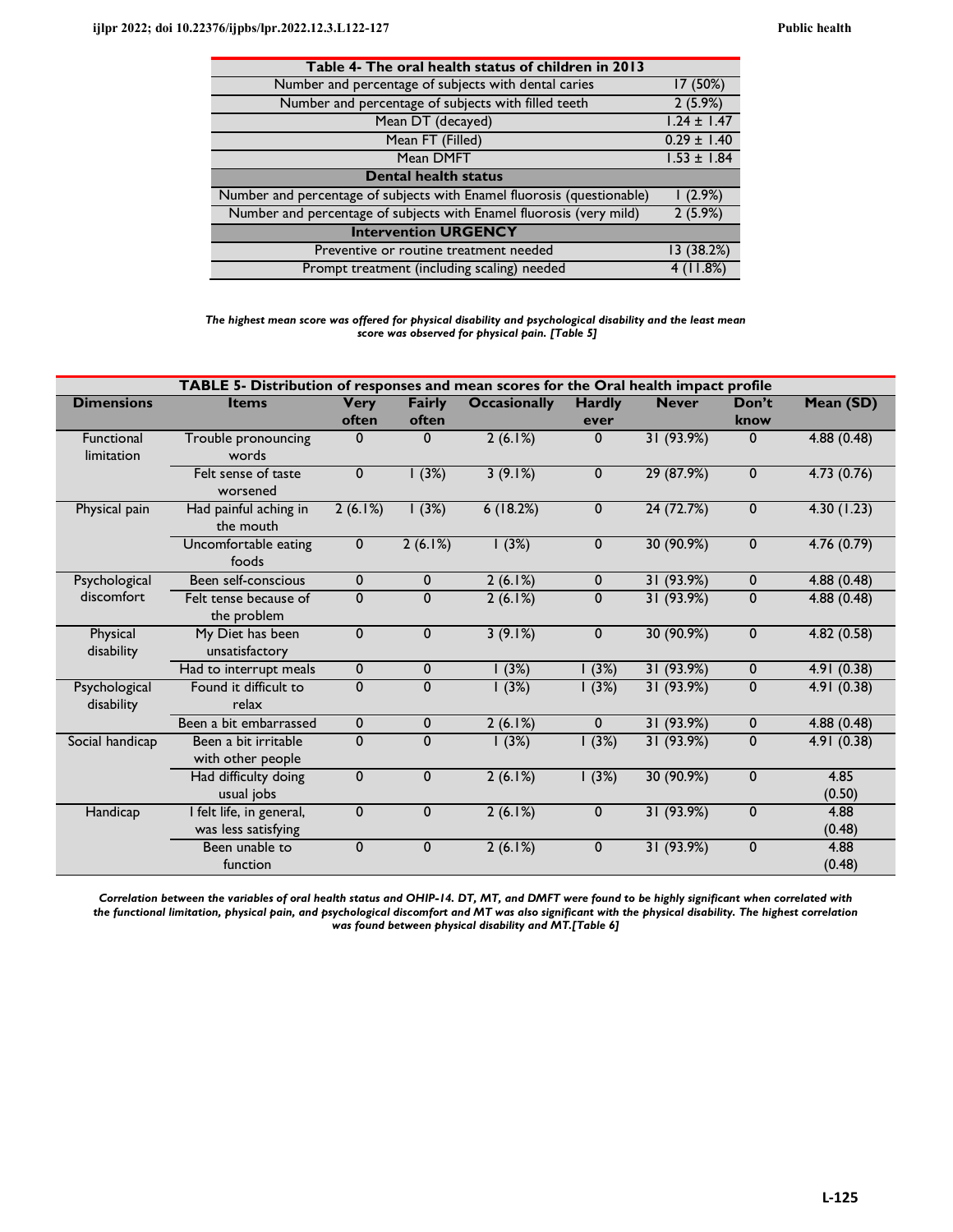| Table 6- Correlation between the variables of oral health status and oral health impact profile-14 |              |              |                 |                          |               |  |
|----------------------------------------------------------------------------------------------------|--------------|--------------|-----------------|--------------------------|---------------|--|
| <b>Dimensions of OHIP-14</b>                                                                       | DT           | <b>MT</b>    | <b>DMFT</b>     | <b>Gingival bleeding</b> | <b>Pocket</b> |  |
| <b>Functional limitation</b>                                                                       | 0.380(0.538) | 0.680(0.410) | $-0.092(0.544)$ | 0.907(0.635)             | 0.098(0.754)  |  |
| Physical pain                                                                                      | 0.434(0.054) | 0.168(0.039) | $-0.208(0.166)$ | 0.502(0.170)             | 0.336(0.324)  |  |
| Psychological discomfort                                                                           | 0.198(0.031) | 0.380(0.984) | $-0.092(0.544)$ | 0.265(0.129)             | 0.098(0.754)  |  |
| Physical disability                                                                                | 0.404(0.004) | 0.174(0.677) | $-0.167(0.270)$ | 0.230(0.316)             | 0.287(0.334)  |  |
| Psychological disability                                                                           | 0.133(0.861) | 0.680(0.645) | $-0.86(0.569)$  | 0.136(0.243)             | 0.219(0.238)  |  |
| Social handicap                                                                                    | 0.198(0.031) | 0.194(0.659) | 0.005(0.975)    | 0.219(0.334)             | 0.156(0.456)  |  |
| Handicap                                                                                           | 0.252(0.182) | 0.589(0.998) | $-0.092(0.544)$ | 0.749(0.688)             | 0.243(0.296)  |  |

#### **5. DISCUSSION**

Oral health is an important constituent of general health and quality of life. However, poor oral health affects one's physical, psychological, and social well-being, as well as one's quality of life. The migrant population is often forced to live a life of destitution and despair due to a lack of access to resources, essentially housing, education, healthcare services, and employment opportunities. This often predisposes this vulnerable section of society to increased health risks and poor oral health  $^7$ . There is very little literature that is available about the Oral status and Quality of life of the Rohingya Refugee population in India. Thus, this study was done to determine oral health and quality of life among Rohingya Refugees at Kelambakkam**,** Chennai. The prevalence of dental caries in adults(Above 15 years) was 84.8% which is similar to the study done by Lav Kumar Niraj *et al*, on Rohingya refugees in New Delhi where the prevalence of dental caries was 83.93%, and the study done immigrants and refugee of Canada by Ghaibi *et al* where the prevalence was 85%. The similarity of higher caries can be attributed to factors like poor oral hygiene habits, low socioeconomic status, and low utilization of dental health services<sup>3</sup> In the present study decayed component was high (4.7) which is similar to the findings of a study conducted by Lav Kumar Niraj *et al* where the decayed component was 3.63 which was a contrast to the findings the study done on Somali Refugees where the Missing component was predominant (2.76)<sup> $7$ </sup> In the present study, the prevalence of dental caries among children was 50% which was in contrast to the findings of the study done by Lav Kumar Niraj et al because the sample size in their study was more than our study but similar to the study conducted by Quach et al (2015) among the Australian refugees the prevalence of dental caries among children was 66%.(3) In this present study, the number of subjects who has gingival bleeding was 19 which was similar to the study conducted by Lav Kumar Niraj *et al.*This difference is negligible. A total of 39.4% of adults had periodontal pockets which was a contrast to the study conducted by Lav Kumar Niraj *et al* where there was a total of 52.4% of adults had periodontal pockets, this contrast may be due to more sample size in their study.<sup>3</sup> The OHRQoL was assessed using OHIP-14 domains. Correlation between the variables of oral health status and OHIP-14. DT, MT, and DMFT were found to be highly significant when correlated with the functional limitation, physical pain, and psychological discomfort and MT was also significant with the physical disability. Gingival bleeding was significant with any of the dimensions of OHIP-14. The highest correlation was found between functional limitation and Gingival bleeding which was in contrast to the study conducted by Lav Kumar Niraj et al, where the highest correlation was found between functional limit and DMFT. This contrast may be due to no significant values for gingival bleeding with oral health impact values found in their study. <sup>14</sup> The mean score for social disability, physically

challenged and psychological discomfort/disability domain was 4 which was similar to the study conducted by Lav Kumar Niraj et al where the mean scores were 2.81, 3.03, and 2.50, respectively. This means the refugee people are accepting lots of oral pain and dysfunction but have no other choice, but to live with it. The dimensions of functional limitation, physical pain, and psychological discomfort were found to be positively correlated with DT, MT, and DMFT components in the present study which was similar to the finding of the study conducted by Lav Kumar Niraj et al(3). The reason for the present finding might be because decayed teeth lead to pain, food lodgement, interference with mastication, and the daily routine activity, which is perceived by the patient as a functional limitation, physical pain, and psychological discomfort<sup>9</sup>. A high level of the need for treatment is not available in this study population. The study shows that there is a need to improve oral hygiene practices among this group. Further, there should be dental services available for these people. <sup>15</sup> The present study has several strengths: the study used both clinical indicators of oral health status and a multiitem OHRQoL scale. The further personal interview was preferred compared to the original self-reported form because it is well-described in the literature, that the use of the OHIP-14 in the questionnaire format may result in lower completion rates and loss of data which could be linked to the educational level of the participants. Literacy impairments could affect the participants when answering some questions in the questionnaire format In this study, there are also some limitations such as the judgment pattern which may affect its interpretation and generalization. Therefore, it cannot be assumed that the results apply to the general population. The small sample size may have influenced the results regarding the effects of oral health status and gender variables on OHRQoL. However, the apparent effect on OHRQoL is consistent with previous studies. Therefore, further studies are needed with certain population groups, especially in different social and cultural settings, as these factors play an important role in both oral health and its impact on quality of life<sup>8</sup> The existing situation demands the formulation and implementation of the National Oral Health Policy in India to expand oral health care to make it more affordable, and reachable <sup>10</sup>. The need of the hour is to implement the sustainable strategies by the host countries to significantly improve access to oral health care for refugees and asylum seekers <sup>11</sup>

#### **6. CONCLUSION**

Caries prevalence was found to be 84.8% among adults aged 15 years and above. Periodontal disease with gingival bleeding was present among 57.6%. Caries prevalence was found to be 50% among children under the age of 15 years. The most common dental problems were gingival or periodontal problems, dental caries, and decayed teeth, highlighting the need for a comprehensive dental care program. Gingival